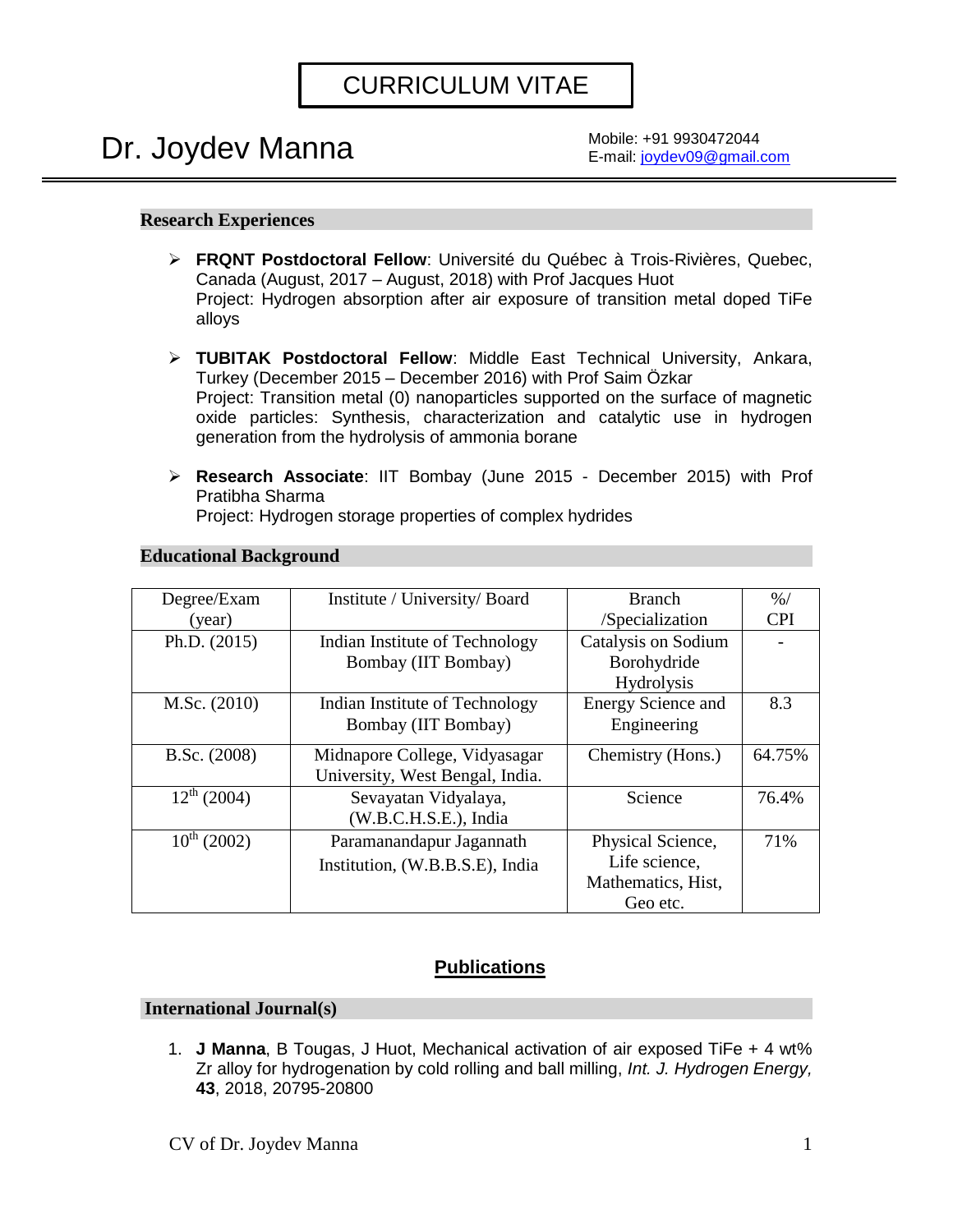- 2. B Roy, A Hajari, V Kumar, **J Manna**, P Sharma "Kinetic model analysis and mechanistic correlation of ammonia borane thermolysis under dynamic heating conditions", *Int. J. Hydrogen Energy*, **43**(22), 2018, 10386-10395
- 3. B Roy, A Hajari, **J Manna**, P Sharma, "Supported ammonia borane decomposition through enhanced homopolar B-B coupling" *Dalton Trans.*, **47**, 2018, 6570-6579
- 4. B Roy, **J Manna**, U Pal, A Hajari, A Bishnoi and P Sharma**, "**An *in-situ* study on solid state decomposition of Ammonia Borane: unmitigated by-product suppression by naturally abundant layered clay mineral", *Inorg. Chem. Front.*, **5**, 2018, 301-309
- 5. **J Manna**, S Akbaryak, S Özkar, "Nickel(0) nanoparticles supported on bare or coated cobalt ferrite as highly active, magnetically isolable and reusable catalyst for hydrolytic dehydrogenation of ammonia borane", *J Colloid and Interface Science*, 2017, 508, 359-368
- 6. **J Manna**, S Akbaryak, S Özkar, "Palladium (0) nanoparticles supported on polydopamine coated CoFe2O4 as highly active, magnetically isolable and reusable catalyst for hydrogen generation from the hydrolysis of ammonia borane" *App Catal B: Environ*, **208 (**5), 2017, 104–115
- 7. **J Manna**, S Akbaryak, S Özkar, "Palladium(0) nanoparticles supported on polydopamine coated  $Fe<sub>3</sub>O<sub>4</sub>$  as magnetically isolable, highly active and reusable catalyst for hydrolytic dehydrogenation of ammonia borane" *RSC Advances*, **6**, 2016, 102035–102042
- 8. DK Nandi, **J Manna**, A Dhara, P Sharma, SK Sarkar, "Atomic layer deposited cobalt oxide: An efficient catalyst for NaBH4 hydrolysis" *J Vac Science & Tech A* **34** (1), (2016), 01A115
- 9. **J Manna**, B Roy, P Sharma, "Efficient hydrogen generation from sodium borohydride hydrolysis using silica sulfuric acid catalyst" *J Power Sources*, **275**, 2015, 727–733
- 10. B Roy, **J Manna**, P Sharma, "Effect of Ni alloys on thermal decomposition of ammonia borane" *J Alloys and Comp.*, **645**, (2015), S234–S238
- 11. J. Manna, B. Roy, M. Vashistha, P. Sharma, "Effect of Co<sup>+2</sup>/BH<sub>4</sub> ratio in the synthesis of Co-B catalysts on sodium borohydride hydrolysis", *Int. J. Hydrogen Energy*, **39**, 1, 2014, 406–413
- 12. R. Edla, A. C. Gangal, **J Manna**, M Vashistha, P Sharma, "Kinetics and the thermal decomposition of Sodium Alanate in the presence of MmNi 4.5 Al 0.5 nanoparticles" *Mater Res Express*, **1,** (2014) 015501
- 13. A. C. Gangal, R. Edla, **J. Manna**, P. Kale and P. Sharma, "Study of kinetics and thermal decomposition of ammonia borane in presence of silicon nanoparticles", *Int. J. Hydrogen Energy, 37(8),* 2012, 6741-3748
- 14. **J. Manna**, M. Vashistha, P. Sharma, "Lithium borohydride as a hydrogen storage material: A review" *Int. J. of En. Clean Env*., **11** (1-4), 2011, 65-97

## **Conference(s)**

- 1. **J Manna**, B Roy, D Pareek, P Sharma, "Hydrogen generation by hydrolysis of sodium borohydride with bentonite supported Co-B catalyst" European Hydrogen Energy Conference (EHEC 2014), 12<sup>th</sup>-14<sup>th</sup> March, 2014, Seville, Spain
- 2. **J Manna**, B Roy, P Sharma, "Zeolite supported cobalt catalysts for sodium borohydride hydrolysis" *App Mech Mater*, 490-491 (2014) pp 213-217,